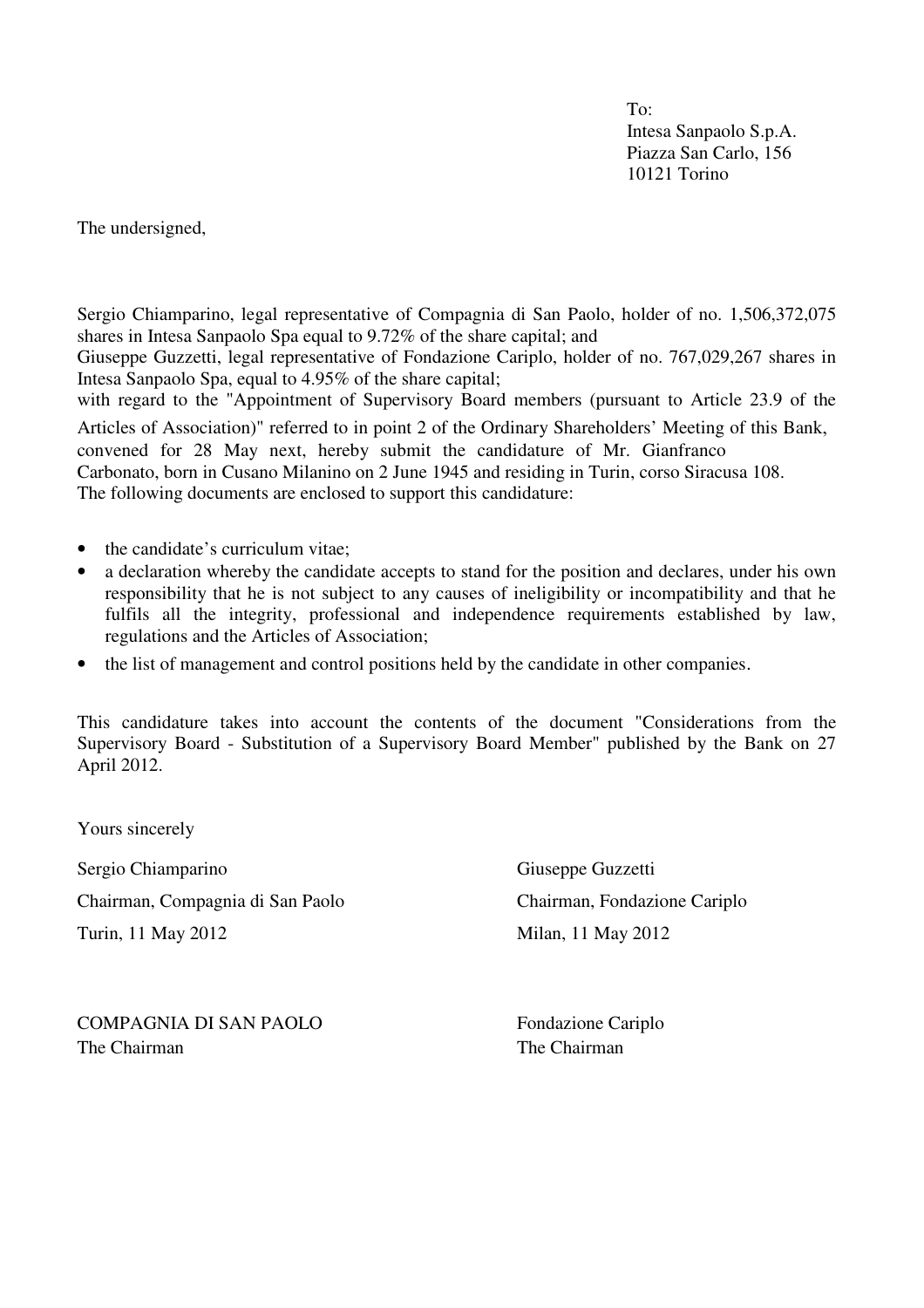# **Gianfranco CARBONATO**

Born in 1945, married, with one daughter.

After studying Humanities in High School in 1969 he graduated with top marks in Electronic Engineering at Turin Polytechnic University. After a brief teaching stint at the University, from 1969 to 1977, he was employed by Dea, a leading company on the international market for coordinate measuring machines, where at various stages during his career he held the position of electronic designer, design manager and Automation Division Manager.

In 1977, together with a group of fellow engineers, he founded Prima Progetti S.p.A. which would later give rise to Prima Industrie S.p.A., the company which he successfully led to listing on the Italian Stock Exchange in 1999, currently, in the STAR segment. The company has become a renowned provider of technology solutions, specialising in laser systems for industrial applications. Over the years, the company has seen fast growth rates, gaining a strong footing across global markets. Prima Industrie is today one of the leading global companies in the sector of laser systems for industrial applications. In 2008 it took over the Finnish company Finn-Power Oy, consequently broadening its product range to include sheet metal working machinery (punchers, integrated punch and blade cutting systems, integrated punching and laser cutting systems, panel formers, sheet folding equipment and automation systems), becoming the  $4<sup>th</sup>$  global player in its core sector.

Via its subsidiary Prima Electro S.p.A., the company operates in the field of power and control electronic components and high-power laser sources for industrial applications, intended for the Group's machines and also for third-party customers.

Mr Carbonato is currently the Chairman and CEO of Prima Industrie S.p.A., the Chairman of Prima Electro S.p.A. and Finn-Power Oy, the Chairman of Prima Power North America Inc. and a Director of Prima Power China Co. Ltd.

Since 2006 he has been the elected President of AMMA, the Association of Mechanical and Mechatronic Companies. He is also the Vice President of Federmeccanica, the Italian Federation of Metal-working Industries. On 2 June 2007 he was awarded the title of *Cavaliere del Lavoro* (Knight of Labour) by the President of the Italian Republic, Mr. Giorgio Napolitano.

On 30 June 2008 he was appointed President of the Industrialists' Union of Turin and he subsequently became a member of the Executive Board of Confindustria, the Italian Association of Industrialists.

In the same year, he was appointed Chairman of the Local Committee for Turin-Canavese of Unicredit, since renamed the Local Committee for Northern Piedmont.

In 2009 he became a member of the governing Board of the Chamber of Commerce of Turin.

A former Independent Director of RCS MediaGroup S.p.A. in the three-year period 2009-2011, today he is Independent Director of Iren S.p.A. and Director of the Asset Management Company (SGR) of the *Fondo Italiano di Investimento* (Italian Investment Fund).

Turin, 11 May 2012 Gianfranco Carbonato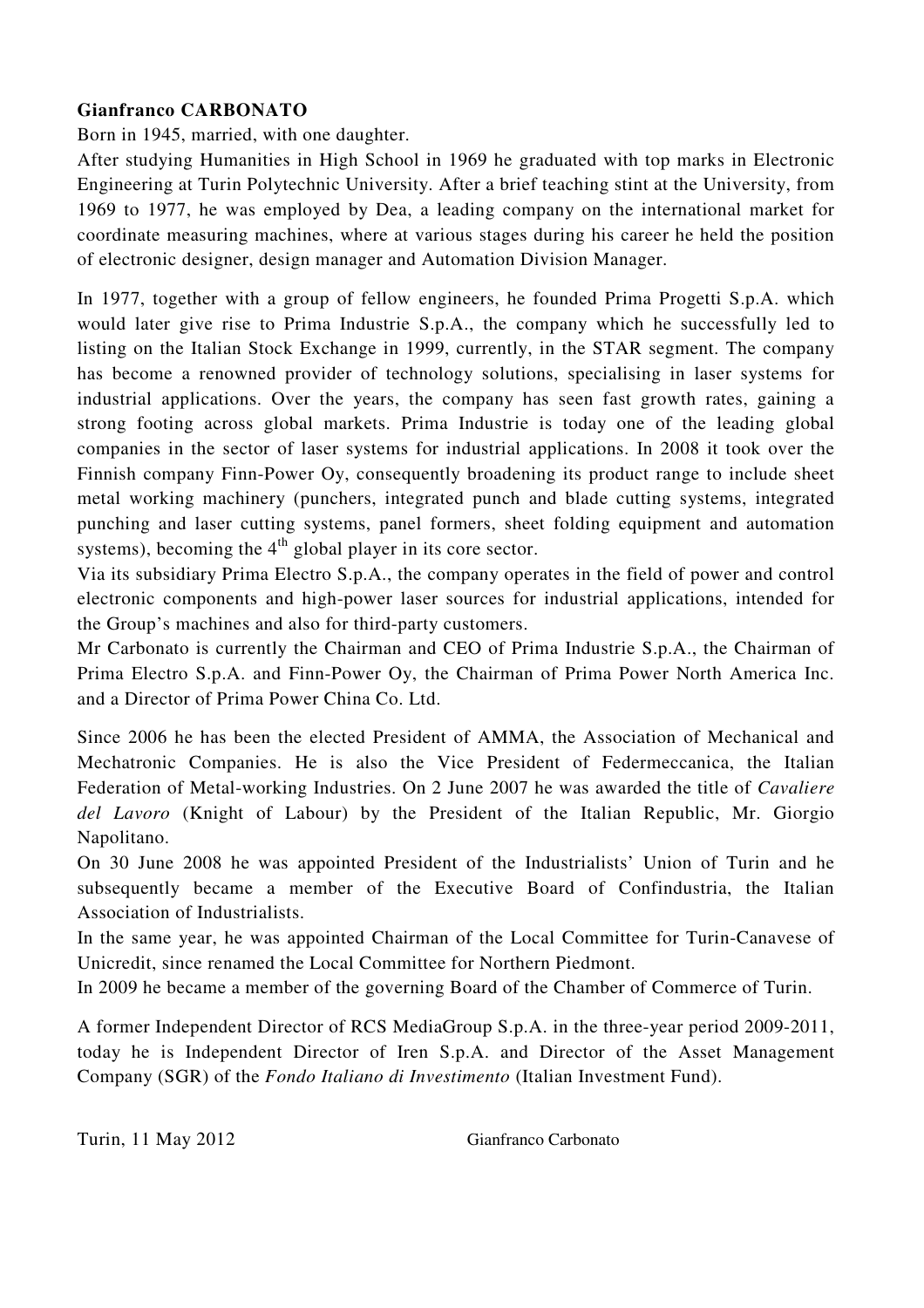## *Candidature Acceptance Statement*

With regard to the Ordinary Shareholders' Meeting of Intesa Sanpaolo S.p.A. – having its registered office in Turin, Piazza San Carlo 156 – called for 28 May on single call, I the undersigned Gianfranco Carbonato (Tax Identification Number CRBGFR45H02D231B) born in Cusano Milanino (Milan) on 2 June 1945 and residing in Turin address: Corso Siracusa 108 nationality: Italian occupation: businessman

## **having regard to**

my candidature to the office of Member of the Supervisory Board of Intesa Sanpaolo S.p.A. submitted by Compagnia di San Paolo and Fondazione Cariplo, to complete membership of the body as appointed by the Shareholders' Meeting held on 30 April 2010, for financial years 2010, 2011 and 2012, with expiry of the mandate at the time when the new Board is appointed;

### **declare that**

I accept to stand as candidate for membership of the Supervisory Board of Intesa Sanpaolo S.p.A. In this regard, under my personal responsibility

#### **I also declare that**

- I fulfil the requirements of the position as set out by law and by the Articles of Association of Intesa Sanpaolo S.p.A.;
- Furthermore:

□ I am listed in the Register of auditors established pursuant to Legislative Decree no. 88/1992 and I have practiced as an auditor for at least three years;

 $\Box$  I am listed on the Register of auditors established pursuant to Legislative Decree no. 88/1992 and I have not practiced as an auditor for at least three years;

 $\boxtimes$  I am not listed in the Register of auditors established pursuant to Legislative Decree no. 88/1992;

Furthermore:

 $\overline{a}$ 

 $\Box$  I fulfil the independence requirements set out in the Corporate Governance Code promoted by the Italian Stock Exchange;

 $\overline{\times}$  I do not fulfil the above independence requirements;<sup>1</sup>

- I am not subject to any of the causes of ineligibility, incompatibility or suspension provided for by law, regulations or the Articles of Association, with specific reference to the conditions of ineligibility and disqualification from office set forth in articles 2382 of the Italian Civil Code and Article 148(3) of Legislative Decree no. 58/1998;
- I am aware of the contents of Article 23.10 of the Articles of Association of Intesa Sanpaolo S.p.A. and of the laws, regulations and the Articles of Association in force concerning the limits to the number of offices that may be held by Supervisory Board members;
- I meet the integrity requirements set forth for bank board members and general managers in the Regulation adopted by Ministerial Decree no. 161 of 18 March 1998, as well as those set forth for the Statutory Auditors of listed companies in the Regulation adopted by Ministerial Decree no. 162 of 30 March 2000, in accordance with Article 34.2 of the Articles of Association;
- I meet the professional requirements set forth for the members of the Board of Directors of banks in the Regulation adopted by Ministerial Decree no. 161 of 18 March 1998, as well as those set forth for the Statutory Auditors of listed companies in the Regulation adopted by Ministerial Decree no. 162 of 30 March 2000, in accordance with Article 34.3 of the Articles of Association.

In this last regard, taking into account the "Considerations from the Supervisory Board – Substitution of a Supervisory Board Member" published on 27 April 2012,

### **I declare**

 $1$  The reason why I do not meet the independence requirement is that I am the Chairman and Managing Director of Prima Industrie S.p.A., a company currently in receipt of a large loan granted by a pool of banks which includes Intesa Sanpaolo S.p.A.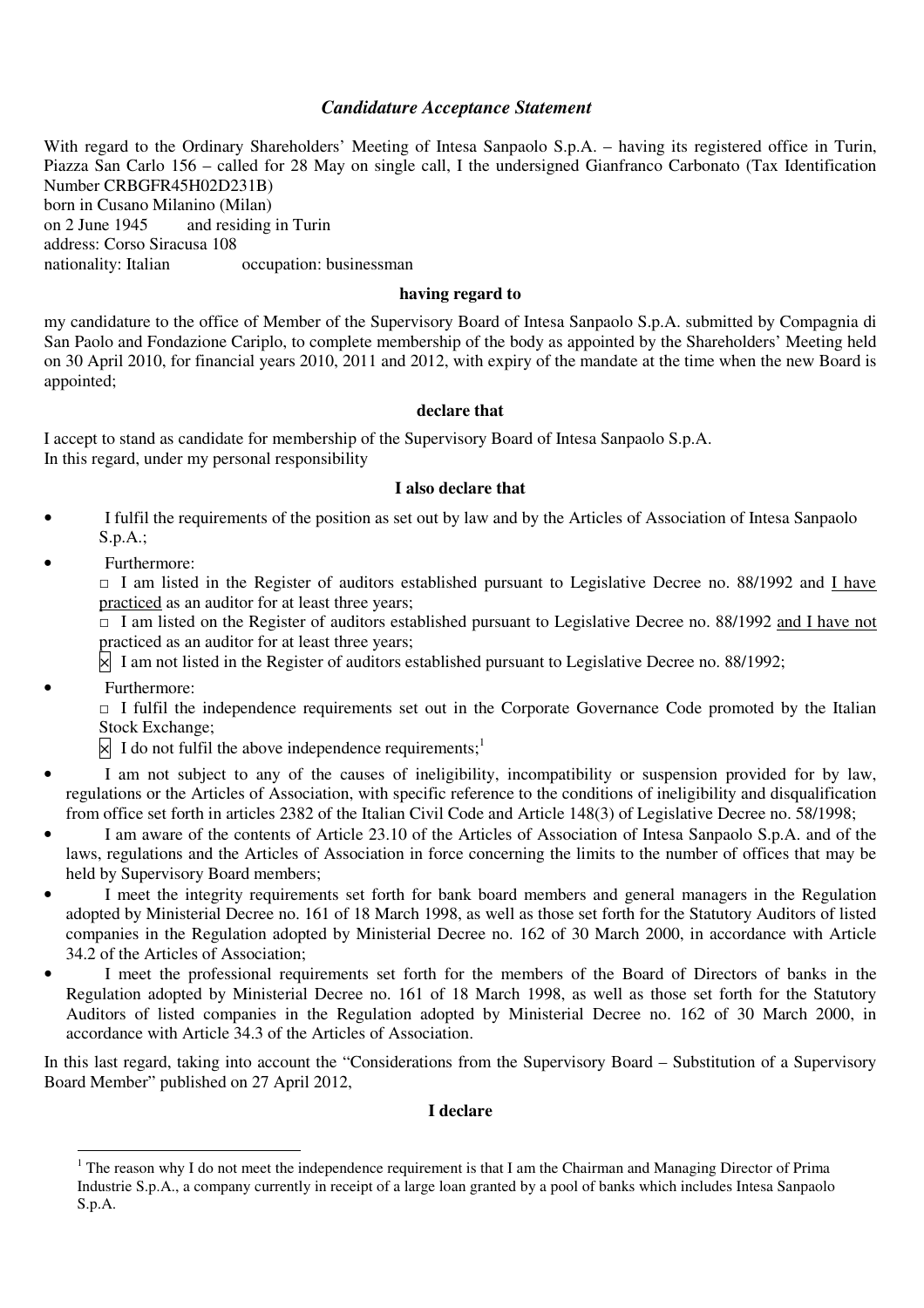I have gained experience in the following areas:

- the banking and/or insurance and/or financial field, having held for a number of years administration, management and supervisory positions in medium/large companies operating in these sectors;
- $\boxtimes$  economic-financial system dynamics, a knowledge acquired by holding for a number of years top management positions in companies or public or private institutions or via studies or investigations carried out at research centres or via academic teaching positions;
- $\boxtimes$  regulation of financial activities and the markets, having held for a number of years senior roles within supervisory authorities, international bodies, foreign institutions, international companies or groups or as a teacher in academic institutions;

 risk management and control methods, via significant experience acquired in risk management or management control or via pursuit of professional activities or academic teaching in this area;

- accounting, finance and remuneration policies, on account of having acquired experience over a number of years at major companies or private institutions, also as manager responsible for preparing the Company's financial reports or via pursuit of professional activities or academic teaching in this area;
- internal controls and company organisation, having acquired experience over a number of years in auditing, management and corporate organisation in major companies or groups of companies or via pursuit of professional activities or academic teaching in this area.

### **Lastly, I declare**

- I have perused the information provided pursuant to Article 13 of Legislative Decree 196 of 30 June 2003, reproduced at the end of this statement;
- I authorise Intesa Sanpaolo S.p.A., pursuant to and for the purposes of Article 71, paragraph 4, of Presidential Decree 445 of 2000, to verify with the competent authorities the truthfulness of my statements;
- I authorise Intesa Sanpaolo S.p.A. to publish the above information, together with detailed information on my personal and professional characteristics.

I also pledge to produce, on the Company's request, any documents which might be required in support of my statements.

I attach a duly signed summary of my personal and professional characteristics, and, pursuant to Article 2409 quaterdecies and Article 2400, paragraph 4, of the Italian Civil Code, the list of the management and control positions held in other companies.

Turin, 11 May 2012 (*place and date*)

Gianfranco Carbonato (*signature*)

INFORMATION (pursuant to art. 13 of Legislative Decree 196/2003) – The personal data provided will be handled in accordance with the provisions of Legislative Decree 196/2003. Provision of the data, which will be processed by Intesa Sanpaolo S.p.A., is necessary for verifying possession of the above-mentioned requirements. The data will be processed solely for the above purposes, also by means of IT tools; ISP may also check its accuracy by contacting the competent authorities.

The Data controller is Intesa Sanpaolo S.p.A., with registered office in Turin, Piazza San Carlo 156.

You may exercise your rights under art. 7 of the above-mentioned Legislative Decree – which include the right to access your personal data, the right to update, rectify, integrate or erase incorrect or incomplete data, and the right to object to the processing of personal data on legitimate grounds – vis-à-vis the data controller or the data processor.

In order to exercise your right to access and, in general, your rights under art. 7, you may contact the Corporate Affairs Department. You are required to promptly inform us of any changes or additions to the data provided, where relevant for verification of requirements.